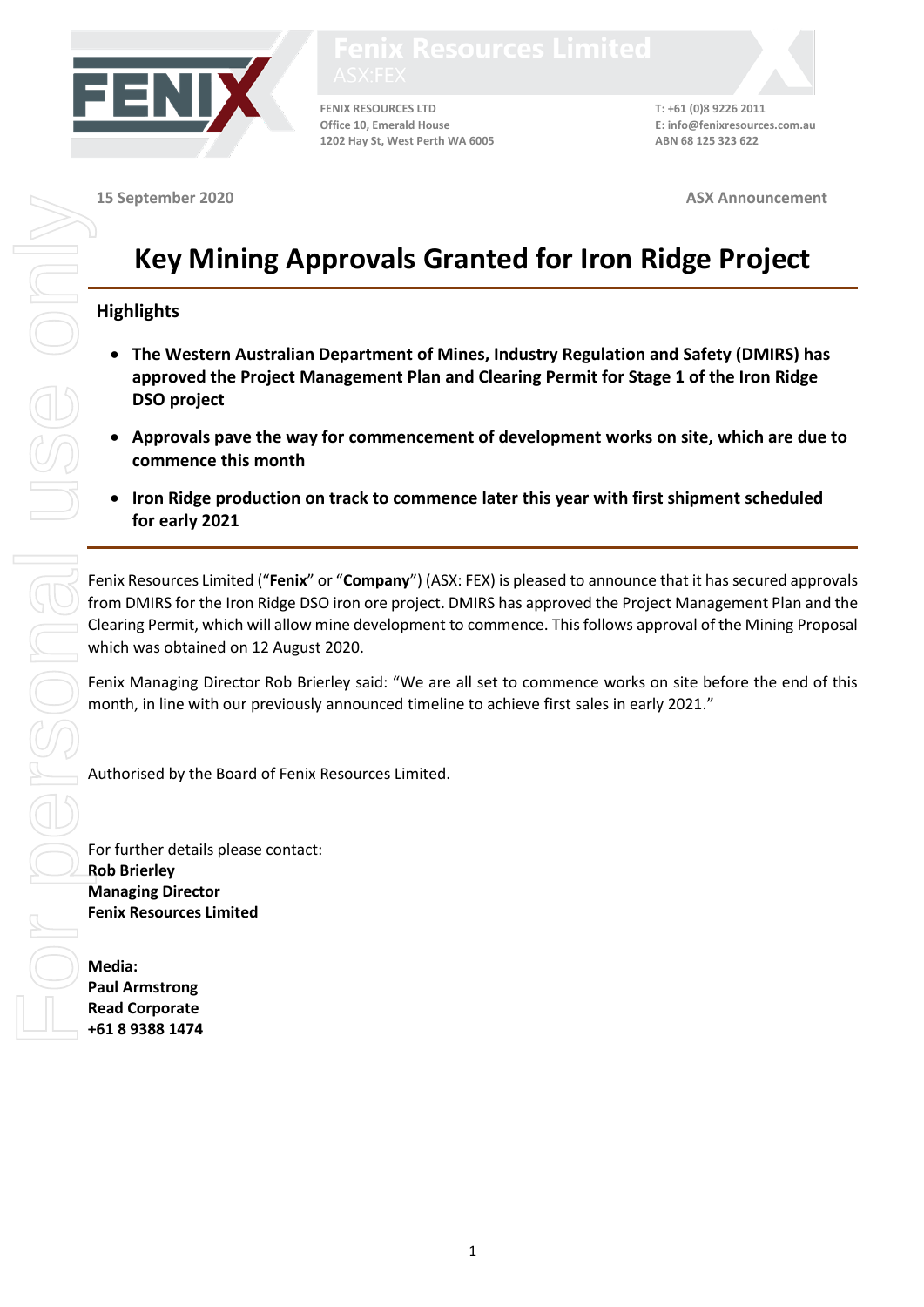

## **About Fenix Resources**

Fenix Resources is an ASX-listed, WA-based minerals explorer transitioning to miner.

The Company's 100% owned, flagship Iron Ridge Iron Ore Project is a premium DSO deposit which hosts a JORC 2012 compliant resource located around 490 km by road from Geraldton port.

High grade iron ore attracts a premium price on the seaborne market as Chinese steel works increasingly demand more pure inputs with lower emissions due to increasingly strict government regulations.

Only requiring crushing and screening, 1.25 million tonnes of ore per annum is proposed to be trucked to the port by a JV signed off in May 2019, with trucking specialist Newhaul Pty Ltd headed by respected logistics expert Craig Mitchell who was the founder and owner of Mitchell Corp before selling to Toll Group. In relation to the production target, the Company confirms that all material assumptions underpinning the target continue to apply and have not materially changed since the announcement of the feasibility study on 4 November 2019.

Negotiations are well advanced with Mid-West Ports Authority at Geraldton where export capacity is available.

Statutory permitting is predominantly complete and contract documentation with key service providers is advanced.

A total of three hundred and fifty (350) Full Time Equivalent (FTE) direct and indirect jobs throughout the supply chain will be created including seventy (70) FTEs on site at the Iron Ridge mine if project approvals are granted.

Geraldton is set to be a winner with one hundred (100) FTEs created including seventy (70) roadtrain drivers and a fleet maintenance depot established with an additional thirty (30) jobs. More jobs will be created at the Port and at local businesses and contractors that service the project.

The Project's Mineral Resource, announced on 21 August 2019, is categorised into Indicated and Inferred Mineral Resources as shown in Table A.

| <b>Classification</b> | <b>Tonnes</b> | Fe   | Al <sub>2</sub> O <sub>3</sub> | LOI  | P     | SiO <sub>2</sub> | TiO <sub>2</sub> |
|-----------------------|---------------|------|--------------------------------|------|-------|------------------|------------------|
|                       | Mt            | %    | %                              | %    | %     | %                | %                |
| Indicated             | 10.0          | 64.3 | 2.56                           | 1.90 | 0.046 | 3.21             | 0.09             |
| Inferred              | 0.5           | 62.5 | 2.80                           | 3.13 | 0.046 | 4.41             | 0.12             |
| <b>Total</b>          | 10.5          | 64.2 | 2.57                           | 1.96 | 0.046 | 3.26             | 0.09             |

**Table A: Iron Ridge Mineral Resource Estimate reported above a 58% Fe cut-off grade.**

The Project's Ore Reserves are categorised in Table B below, as announced on 4 November 2019 titled "Feasibility Study Generates Outstanding Cashflow".

| <b>Classification</b>     | <b>Tonnes</b> | Fe   | <b>Al2O3</b> | LOI  | D    | SiO <sub>2</sub> | TiO <sub>2</sub> |
|---------------------------|---------------|------|--------------|------|------|------------------|------------------|
|                           | Mt            | %    | %            | %    | %    | %                | %                |
| Probable                  | 7.76          | 63.9 | 2.79         | 2.00 | 0.05 | 3.46             | 0.09             |
| <b>Total Ore Reserves</b> | 7.76          | 63.9 | 2.79         | 2.00 | 0.05 | 3.46             | 0.09             |